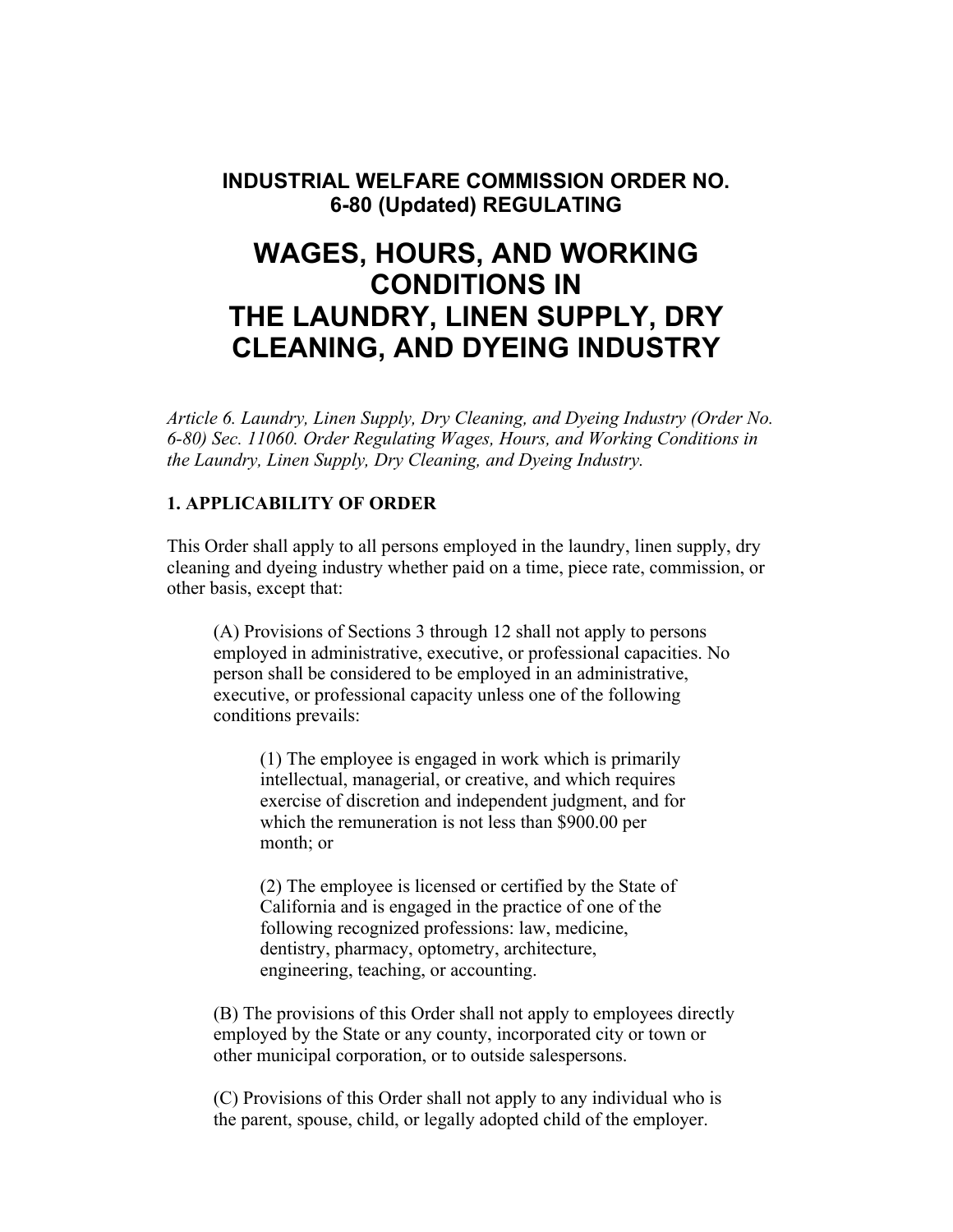# **2. DEFINITIONS**

(A) **"Commission"** means the Industrial Welfare Commission of the State of California.

(B) **"Division"** means the Division of Labor Standards Enforcement of the State of California.

(C) **"Laundry, Linen Supply, Dry Cleaning, and Dyeing Industry"** means any industry, business, or establishment operated for the purpose of washing, ironing, cleaning, refreshing, restoring, pressing, dyeing, storing, fumigating, mothproofing, waterproofing, or other processes incidental thereto, on articles or fabrics of any kind, including but not limited to clothing, hats, drapery, rugs, curtains, linens, household furnishings, textiles, furs, or leather goods; and includes self-service laundries, self-service dry cleaning establishments, and the collection, distribution, storage, sale, or resale at retail or wholesale of the foregoing services.

(D) **"Employ"** means to engage, suffer, or permit to work.

(E) **"Employee"** means any person employed by an employer.

(F) **"Employer"** means any person as defined in Section 18 of the Labor Code, who directly or indirectly, or through an agent or any other person, employs or exercises control over the wages, hours, or working conditions of any person.

(G) **"Hours worked"** means the time during which an employee is subject to the control of an employer, and includes all the time the employee is suffered or permitted to work, whether or not required to do so.

(H) **"Minor"** means, for the purpose of this Order, any person under the age of eighteen (18) years.

(I) **"Outside Salesperson"** means any person, 18 years of age or over, who customarily and regularly works more than half the working time away from the employer´s place of business selling tangible or intangible items or obtaining orders or contracts for products, services or use of facilities.

(J) **"Primarily"** as used in Section 1, Applicability, means more than one-half the employee´s work time.

(K) **"Split shift"** means a work schedule which is interrupted by nonpaid non-working periods established by the employer, other than bona fide rest or meal periods.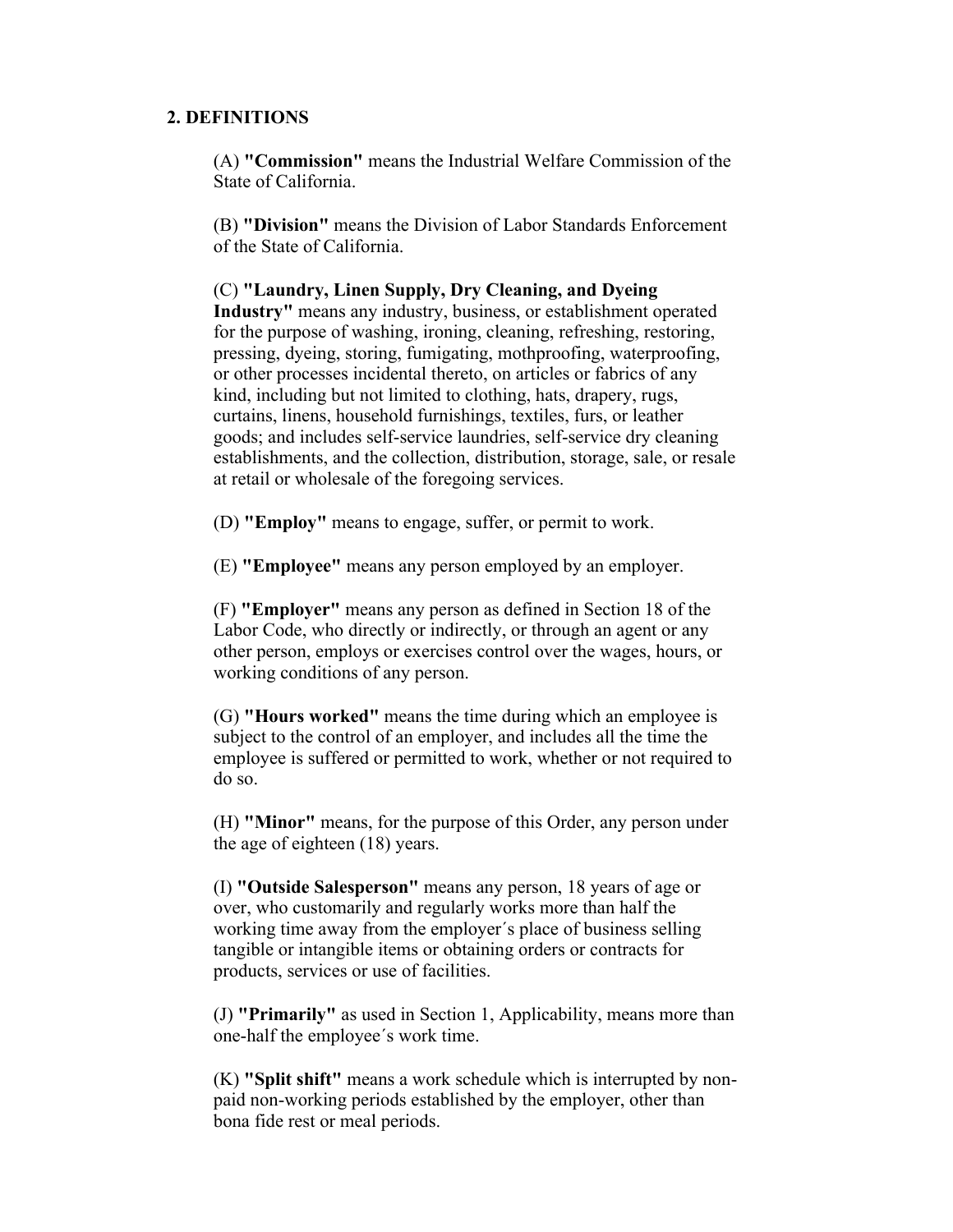(L) **"Teaching"** means, for the purpose of Section 1 of this Order, the profession of teaching under a certificate from the Commission for Teacher Preparation and Licensing.

(M) **"Wages"** (See California Labor Code, Section 200)

(N) **"Workday"** means any consecutive 24 hours beginning at the same time each calendar day.

(O) **"Workweek"** means any seven (7) consecutive days, starting with the same calendar day each week. "Workweek" is a fixed and regularly recurring period of 168 hours, seven (7) consecutive 24 hour periods.

#### **3. HOURS AND DAYS OF WORK**

(A) The following overtime provisions are applicable to employees eighteen (18) years of age or over and to employees sixteen (16) or seventeen (17) years of age who are not required by law to attend school: such employees shall not be employed more than eight (8) hours in any workday or more than forty (40) hours in any workweek unless the employee receives one and one-half (1 1/2) times such employee´s regular rate of pay for all hours worked over forty (40) hours in the workweek. Employment beyond eight (8) hours in any workday or more than six (6) days in any workweek is permissible provided the employee is compensated for such overtime at not less than:

(1) One and one-half  $(1 1/2)$  times the employee's regular rate of pay for all hours worked in excess of eight (8) hours up to and including twelve (12) hours in any workday, and for the first eight (8) hours worked on the seventh (7th) day of work in any workweek; and

(2) Double the employee´s regular rate of pay for all hours worked in excess of twelve (12) hours in any workday, and for all hours worked in excess of eight (8) hours on the seventh (7th) day of work in any workweek.

(B) No employer shall be deemed to have violated the provisions of the above subsection (A) by instituting, pursuant to a written agreement voluntarily executed by the employer and at least twothirds (2/3) of the affected employees before the performance of the work, a regularly scheduled week of work which includes not more than four (4) working days of not more than ten (10) hours each so long as the employee receives at least two (2) consecutive days off within each workweek, provided that:

(1) The employer is not required to pay the premium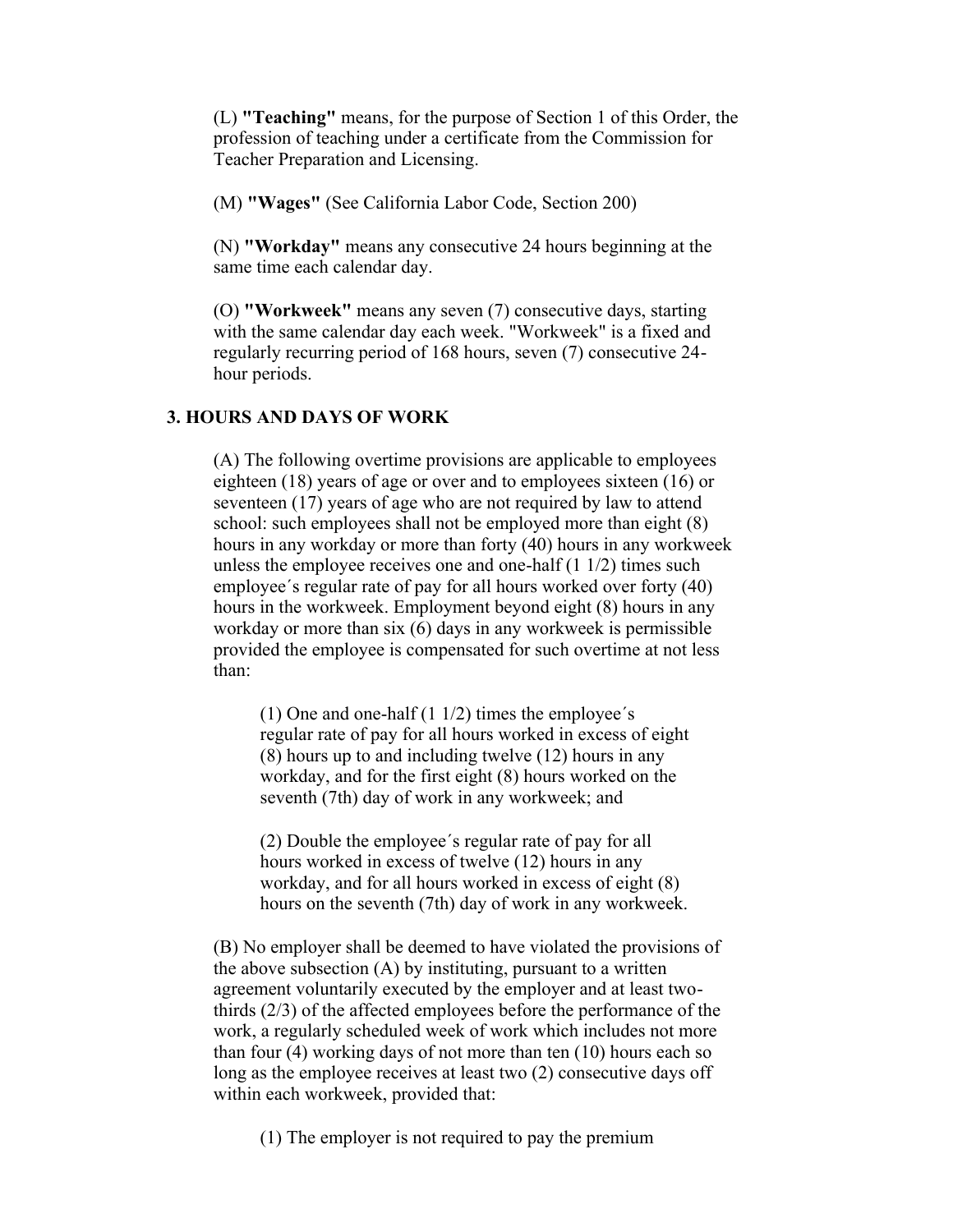wage rate prescribed in subsection (A) for the 9th and 10th hours worked during such workdays;

(2) If an employee on such a four-day schedule is required or permitted to work more than ten (10) hours in any workday, the premium wage rate provisions in subsection (A) above shall apply to such employee for those hours worked in excess of the 10th hour of that workday;

(3) Any employee on such a schedule who is required or permitted to work on more than four (4) workdays shall be compensated at the rate of not less than one and onehalf (1 1/2) times the employee's regular rate of pay for the first eight (8) hours on such additional workdays and double the employee's regular rate of pay for work in excess of eight (8) hours on those workdays.

(4) After a lapse of twelve (12) months and upon petition of a majority of the affected employees a new vote shall be held and a two-thirds (2/3) vote of the affected employees will be required to reverse the agreement above. If such agreement is revoked the employer shall comply within sixty (60) days. Upon a proper showing by the employer of undue hardship, the Division may grant an extension of the time for compliance.

(C) One and one-half (1 1/2) times a minor´s regular rate of pay shall be paid for all work over forty (40) hours in any workweek except that minors sixteen (16) and seventeen (17) years old who are not required by law to attend school and may therefore be employed for the same hours as an adult are subject to subsection (A) or (B) above.

(**VIOLATIONS OF CHILD LABOR LAWS** are subject to civil penalties of from \$500 to \$10,000 as well as to criminal penalties provided herein. Refer to California Labor Code Sections 1285 to 1311 and 1390 to 1398 for additional restrictions on the employment of minors.)

(D) An employee may be employed on seven (7) workdays in one workweek with no overtime pay required when the total hours of employment during such workweek do not exceed thirty (30) and the total hours of employment in any one workday thereof do not exceed six (6).

(E) If a meal period occurs on a shift beginning or ending at or between the hours of 10 p.m. and 6 a.m., facilities shall be available for securing hot food or drink or for heating food or drink; and a suitable sheltered place shall be provided in which to consume such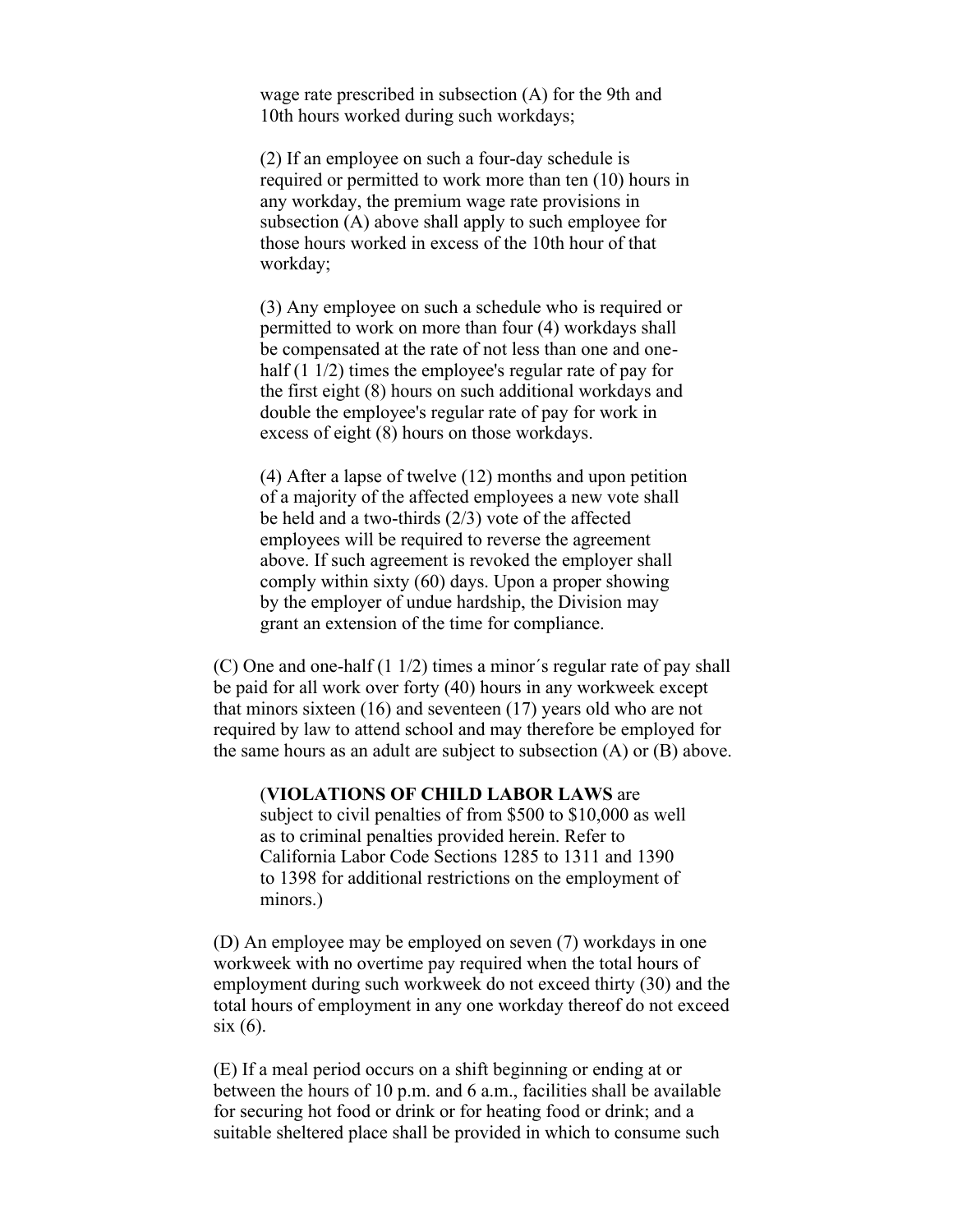food or drink.

(F) Except as provided in subsections (C) and (E), this section shall not apply to any employee covered by a collective bargaining agreement if said agreement provides premium wage rates for overtime work and a cash wage rate for such employee of not less than one dollar (\$1.00) per hour more than the minimum wage.

(G) The provisions of this section are not applicable to employees whose hours of service are regulated by (1) the United States Department of Transportation Code of Federal Regulations, Title 49, Sections 395.1 to 395.13, Hours of Service of Drivers, or (2) Title 13 of the California Code of Regulations, Subchapter 6.5, Section 1200 and following sections, regulating hours of drivers.

# **4. MINIMUM WAGES**

(A) Every employer shall pay to each employee wages not less than four dollars and seventy-five cents (\$4.75) per hour for all hours worked, effective October 1, 1996; not less than five dollars (\$5.00) per hour for all hours worked, effective March 1, 1997; not less than five dollars and fifteen cents (\$5.15) per hour for all hours worked, effective September 1, 1997; and not less than five dollars and seventy-five cents (\$5.75) per hour for all hours worked, effective March 1, 1998, except:

(1) LEARNERS. Employees 18 years of age or over, during their first one hundred and sixty (160) hours of employment in occupations in which they have no previous similar or related experience, may be paid not less than eighty-five percent (85%) of the minimum wage rounded to the nearest nickel.

(2) MINORS may be paid not less than eighty-five percent (85%) of the minimum wage rounded to the nearest nickel provided that the number of minors employed at said lesser rate shall not exceed twenty-five percent (25%) of the persons regularly employed in the establishment. An employer of less than ten (10) persons may employ three (3) minors at said lesser rate. The twenty-five percent (25%) limitation on the employment of minors shall not apply during school vacations.

> **NOTE:** Under certain conditions, the full minimum wage may be required for minors. See Labor Code Section 1391.2 (b).

(B) Every employer shall pay to each employee, on the established payday for the period involved, not less than the applicable minimum wage for all hours worked in the payroll period, whether the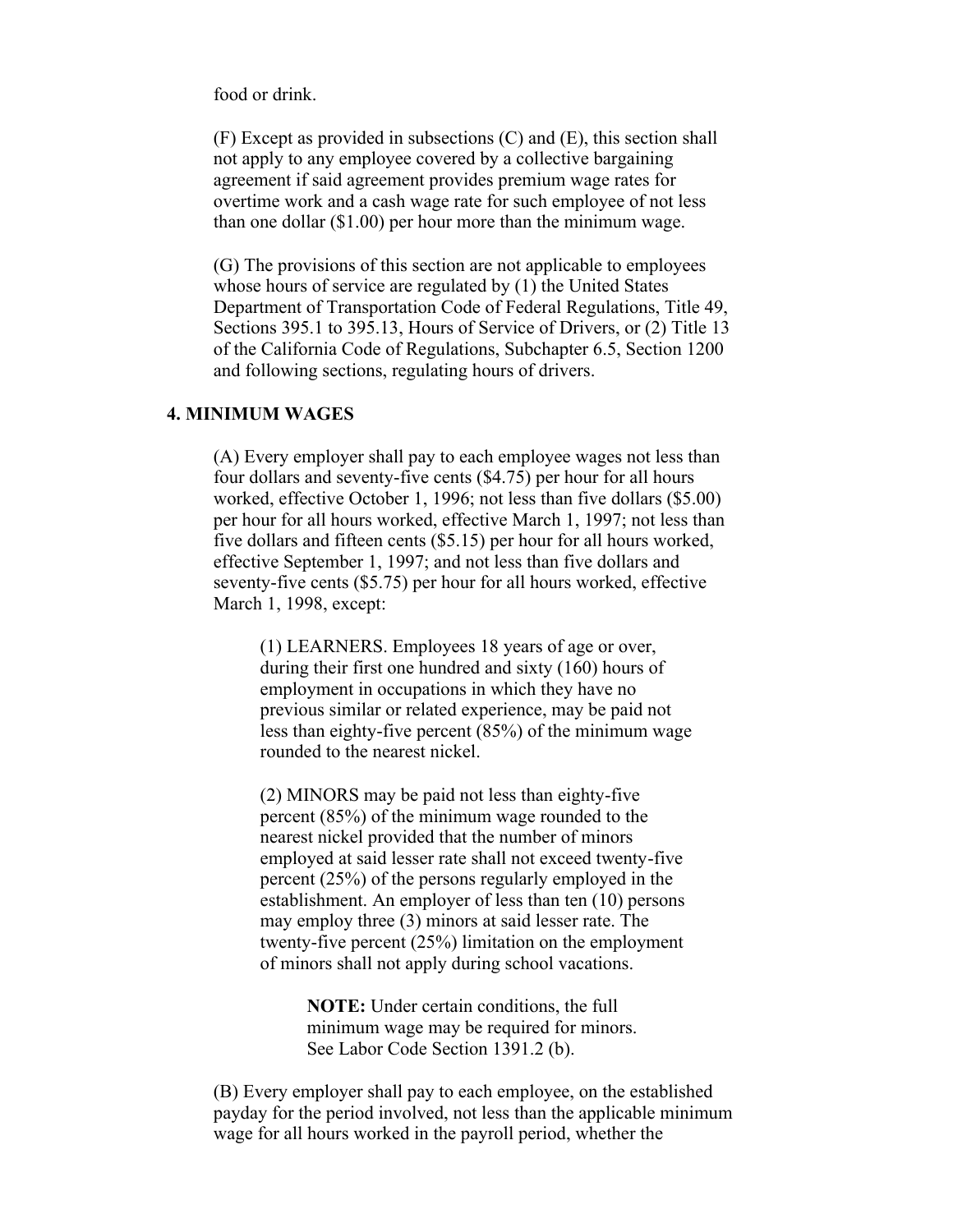remuneration is measured by time, piece, commission, or otherwise.

(C) When an employee works a split shift, one hour´s pay at the minimum wage shall be paid in addition to the minimum wage for that workday, except when the employee resides at the place of employment.

(D) The provisions of this section shall not apply to apprentices regularly indentured under the State Division of Apprenticeship **Standards** 

## **5. REPORTING TIME PAY**

(A) Each workday an employee is required to report for work and does report, but is not put to work or is furnished less than half said employee´s usual or scheduled day´s work, the employee shall be paid for half the usual or scheduled day´s work, but in no event for less than two (2) hours nor more than four (4) hours, at the employee´s regular rate of pay, which shall not be less than the minimum wage.

(B) If an employee is required to report for work a second time in any one workday and is furnished less than two hours of work on the second reporting, said employee shall be paid for two hours at the employee´s regular rate of pay, which shall not be less than the minimum wage.

(C) The foregoing reporting time pay provisions are not applicable when:

(1) Operations cannot commence or continue due to threats to employees or property; or when recommended by civil authorities; or

(2) Public utilities fail to supply electricity, water, or gas, or there is a failure in the public utilities, or sewer system; or

(3) The interruption of work is caused by an Act of God or other cause not within the employer´s control.

(D) This section shall not apply to an employee on paid standby status who is called to perform assigned work at a time other than the employee´s scheduled reporting time.

# **6. LICENSES FOR HANDICAPPED WORKERS**

A license may be issued by the Division authorizing employment of a person whose earning capacity is impaired by physical disability or mental deficiency at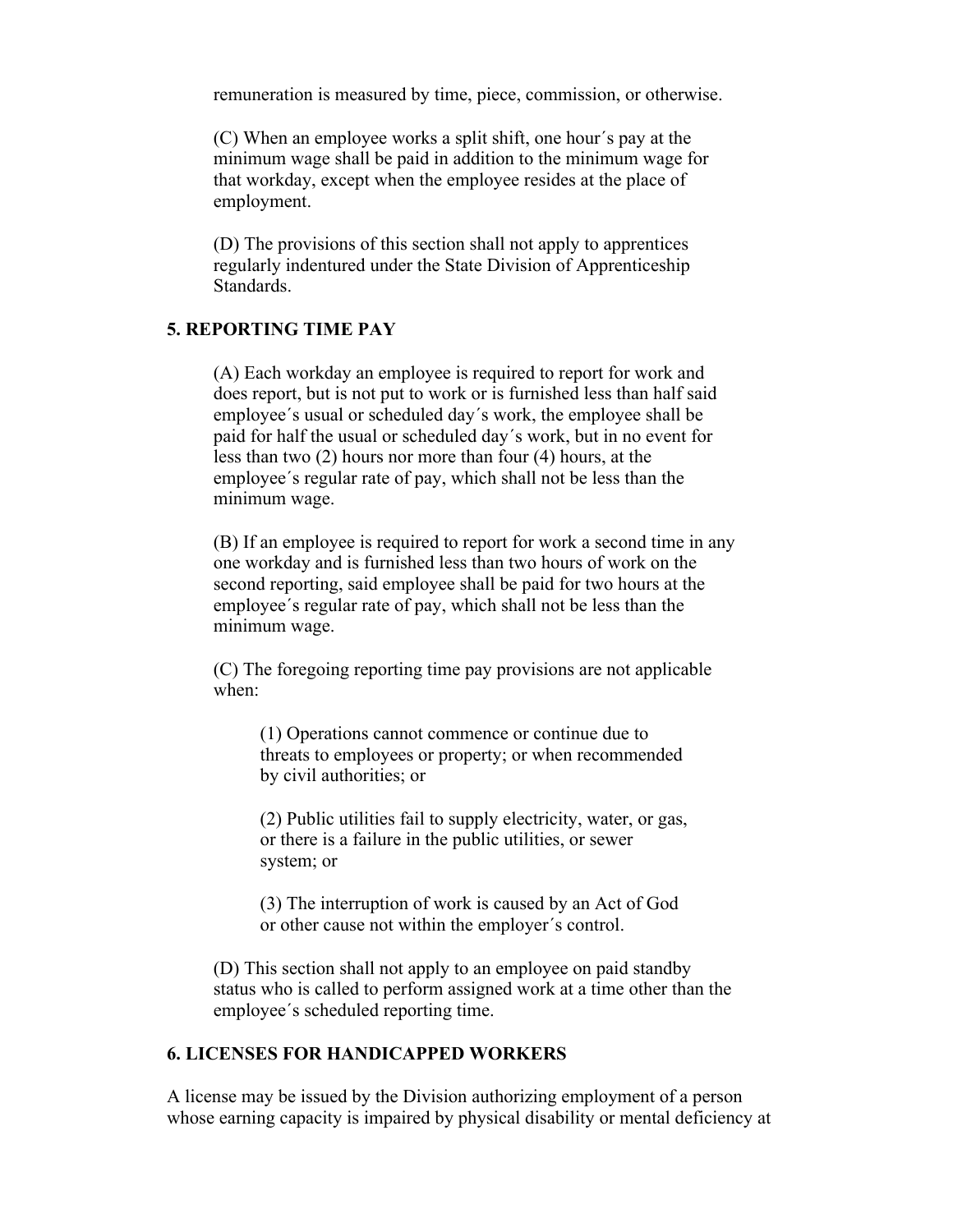less than the minimum wage. Such license shall be granted only upon joint application of employer and employee and employee´s representative if any.

A special license may be issued to a nonprofit organization such as a sheltered workshop or rehabilitation facility fixing special minimum rates to enable the employment of such persons without requiring individual licenses of such employees.

All such licenses and special licenses shall be renewed on a yearly basis or more frequently at the discretion of the Division.

(See California Labor Code, Sections 1191 and 1191.5.)

# **7. RECORDS**

(A) Every employer shall keep accurate information with respect to each employee including the following:

(1) Full name, home address, occupation and social security number.

(2) Birthdate, if under 18 years, and designation as a minor.

(3) Time records showing when the employee begins and ends each work period. Meal periods, split shift intervals and total daily hours worked shall also be recorded. Meal periods during which operations cease and authorized rest periods need not be recorded.

(4) Total wages paid each payroll period, including value of board, lodging, or other compensation actually furnished to the employee.

(5) Total hours worked in the payroll period and applicable rates of pay. This information shall be made readily available to the employee upon reasonable request.

(6) When a piece rate or incentive plan is in operation, piece rates or an explanation of the incentive plan formula shall be provided to employees. An accurate production record shall be maintained by the employer.

(B) Every employer shall semimonthly or at the time of each payment of wages furnish each employee, either as a detachable part of the check, draft, or voucher paying the employee´s wages, or separately, an itemized statement in writing showing: (1) all deductions; (2) the inclusive dates of the period for which the employee is paid; (3) the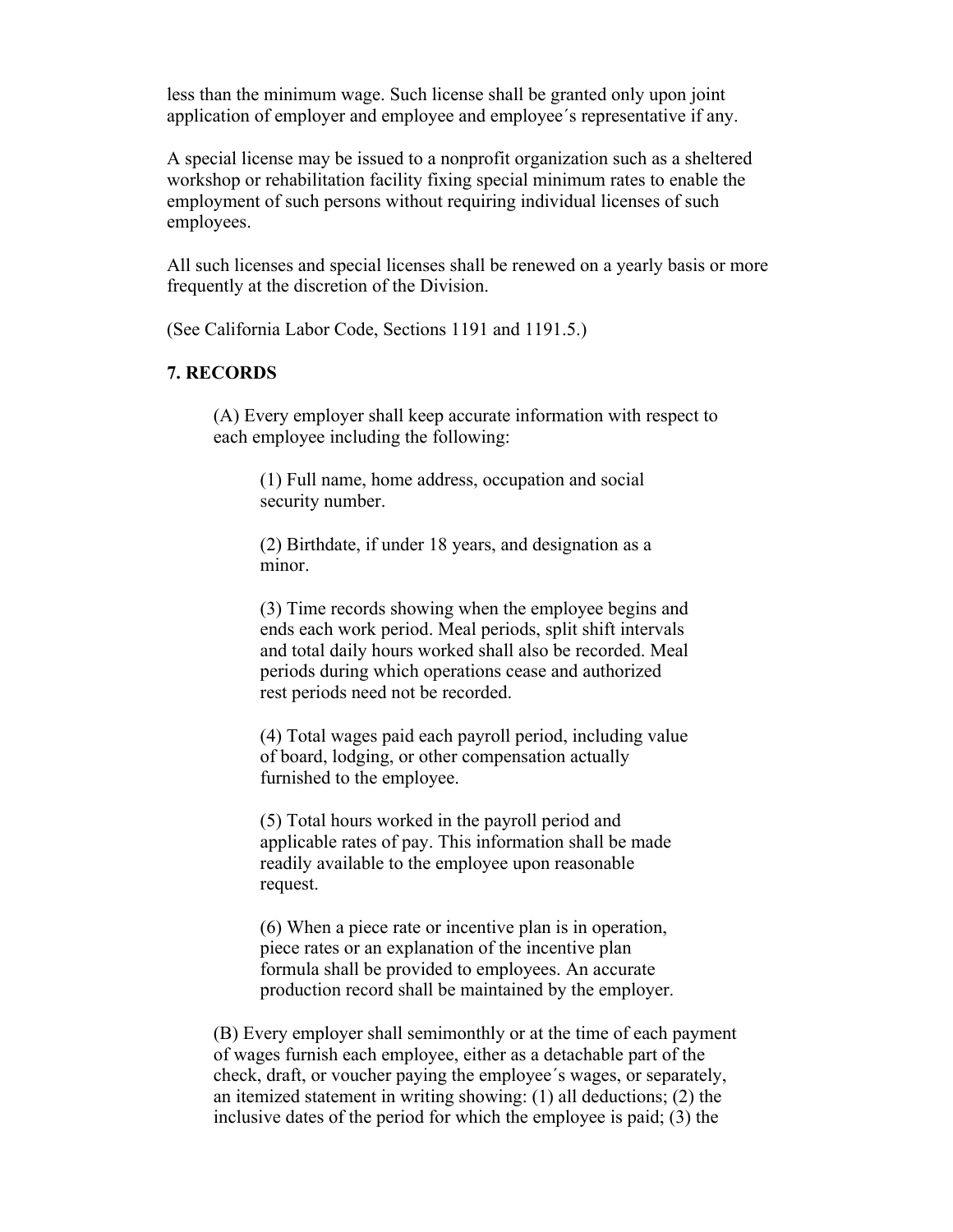name of the employee or the employee´s social security number; and (4) the name of the employer, provided all deductions made on written orders of the employee may be aggregated and shown as one item.

(C) All required records shall be in the English language and in ink or other indelible form, properly dated, showing month, day and year, and shall be kept on file by the employer for at least three years at the place of employment or at a central location within the State of California. An employee´s records shall be available for inspection by the employee upon reasonable request.

(D) Clocks shall be provided in all major work areas or within reasonable distance thereto insofar as practicable.

# **8. CASH SHORTAGE AND BREAKAGE**

No employer shall make any deduction from the wage or require any reimbursement from an employee for any cash shortage, breakage, or loss of equipment, unless it can be shown that the shortage, breakage, or loss is caused by a dishonest or willful act, or by the gross negligence of the employee.

[The former second sentence which was part of this section, effective January 1, 1980, was removed, effective April 24, 1989, based on a judicial determination that it was inconsistent with California law and, therefore, invalid and unenforceable. *People v. Industrial Welfare Commission et al.*, Santa Cruz Superior Court No. 85071.]

#### **9. UNIFORMS AND EQUIPMENT**

(A) When uniforms are required by the employer to be worn by the employee as a condition of employment, such uniforms shall be provided and maintained by the employer. The term "uniform" includes wearing apparel and accessories of distinctive design or color.

**NOTE:** This section shall not apply to protective apparel regulated by the Occupational Safety and Health Standards Board.

(B) When tools or equipment are required by the employer or are necessary to the performance of a job, such tools and equipment shall be provided and maintained by the employer, except that an employee whose wages are at least two (2) times the minimum wage provided herein may be required to provide and maintain hand tools and equipment customarily required by the trade or craft. This subsection (B) shall not apply to apprentices regularly indentured under the State Division of Apprenticeship Standards.

**NOTE:** This section shall not apply to protective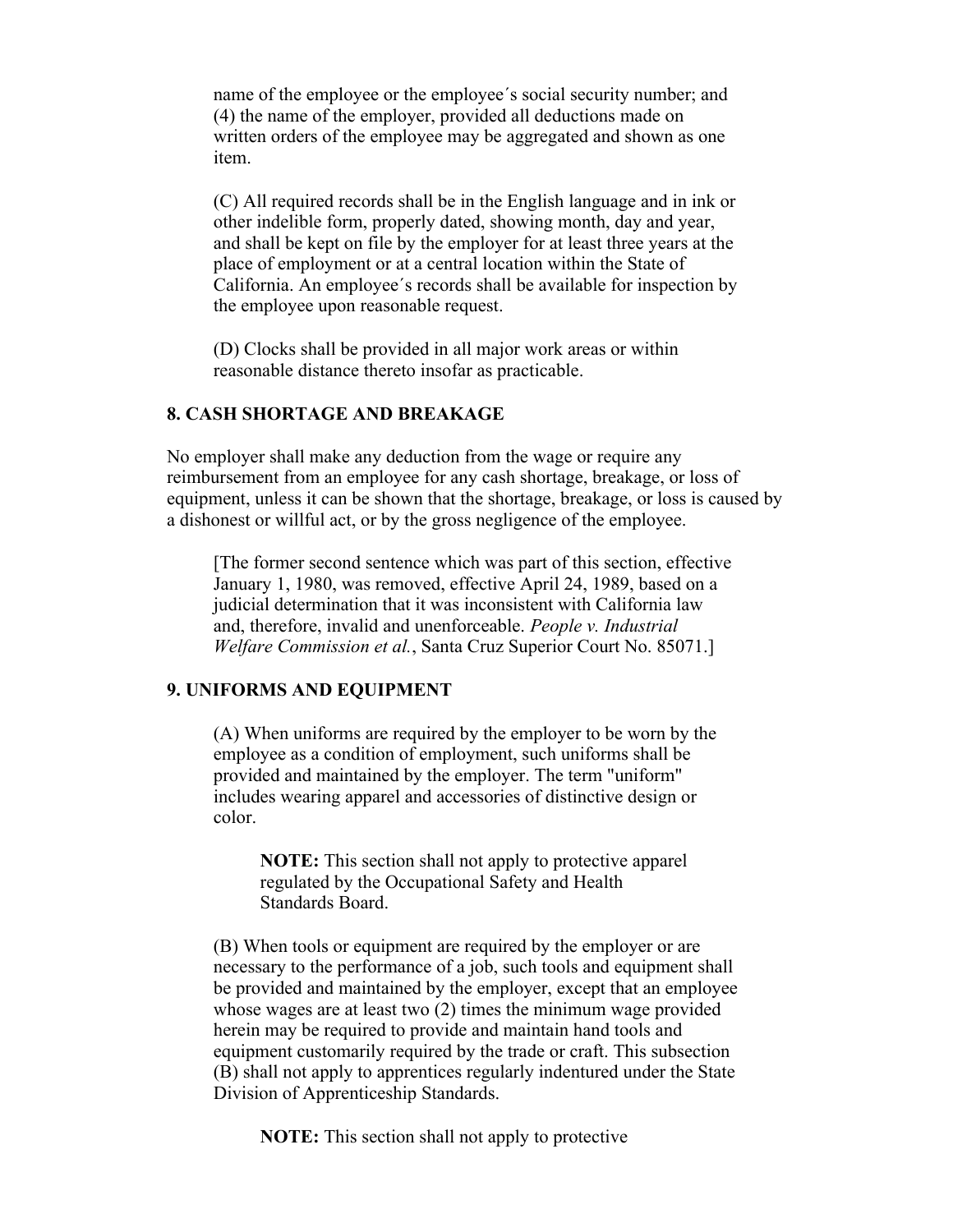equipment and safety devices on tools regulated by the Occupational Safety and Health Standards Board.

(C) A reasonable deposit may be required as security for the return of the items furnished by the employer under provisions of subsections (A) and (B) of this section upon issuance of a receipt to the employee for such deposit. Such deposits shall be made pursuant to Section 400 and following of the Labor Code or an employer with the prior written authorization of the employee may deduct from the employee´s last check the cost of an item furnished pursuant to (A) and (B) above in the event said item is not returned. No deduction shall be made at any time for normal wear and tear. All items furnished by the employer shall be returned by the employee upon completion of the job.

# **10. MEALS AND LODGING**

(A) **"Meal"** means an adequate, well-balanced serving of a variety of wholesome, nutritious foods.

**"Lodging"** means living accommodations available to the employee for full-time occupancy which are adequate, decent, and sanitary according to usual and customary standards. Employees shall not be required to share a bed.

(B) Meals or lodging may not be credited against the minimum wage without a voluntary written agreement between the employer and the employee. When credit for meals or lodging is used to meet part of the employer´s minimum wage obligation, the amounts so credited may not be more than the following:

|                                                                                                                                       | Effective<br>January 1, 1998 | Effective<br>March 1,<br>1998 |
|---------------------------------------------------------------------------------------------------------------------------------------|------------------------------|-------------------------------|
| Room occupied alone                                                                                                                   | \$24.25 per<br>week          | \$27.05 per<br>week           |
| Room shared                                                                                                                           | $$20.00$ per<br>week         | $$22.30$ per<br>week          |
| Apartment--two-thirds $(2/3)$ of the<br>ordinary rental value, and in no event<br>more than                                           | \$290.80<br>per month        | \$324.70<br>per month         |
| Where a couple are both employed by<br>the employer, two-thirds $(2/3)$ of the<br>ordinary rental value, and in no event<br>more than | \$430.20<br>per month        | \$480.30<br>per month         |
| Meals:                                                                                                                                |                              |                               |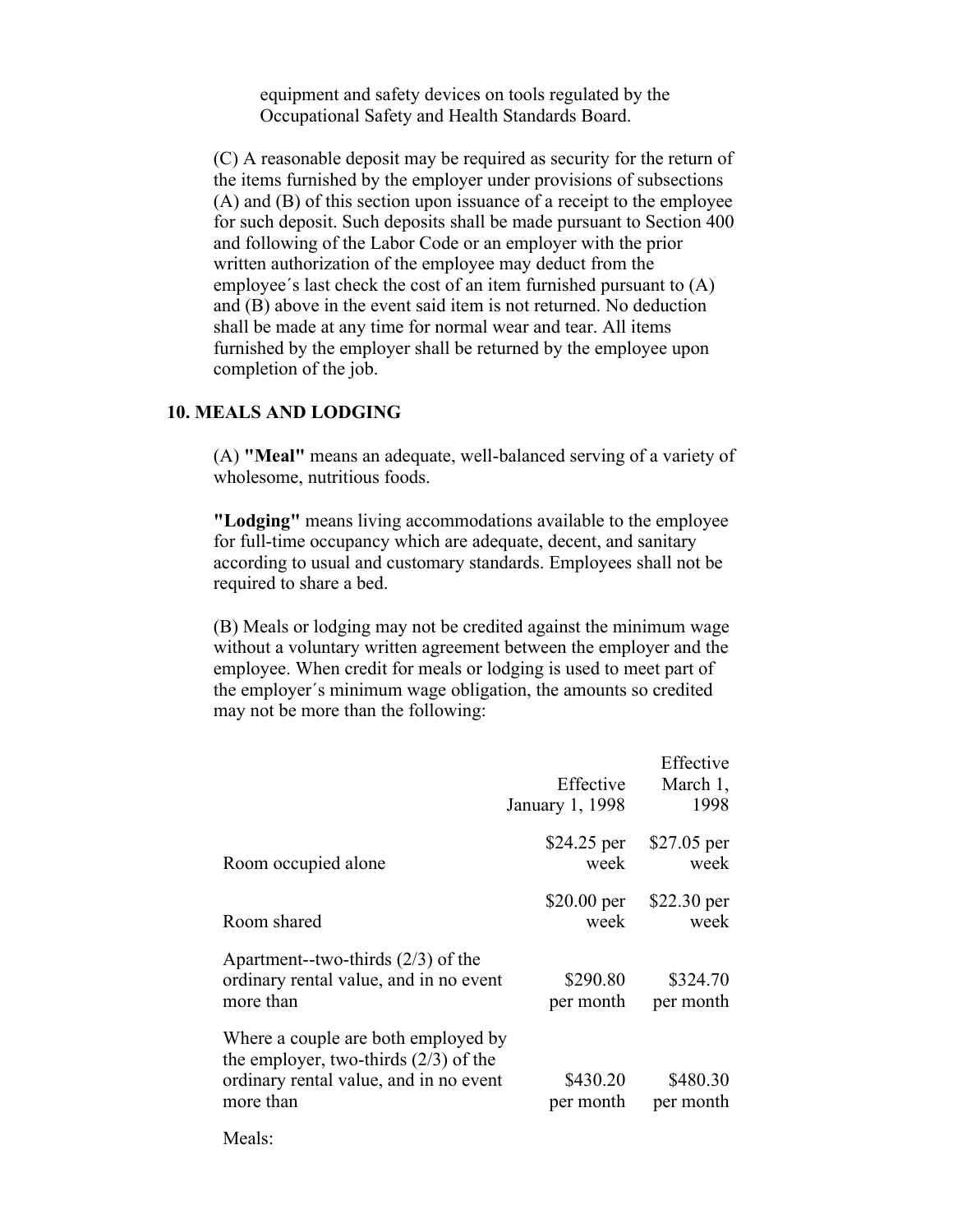| <b>Breakfast</b> | \$1.80 | \$2.05 |
|------------------|--------|--------|
| Lunch            | \$2.55 | \$2.85 |
| Dinner           | \$3.40 | \$3.80 |

(C) Meals evaluated as part of the minimum wage must be bona fide meals consistent with the employee´s work shift. Deductions shall not be made for meals not received nor lodging not used.

(D) If, as a condition of employment, the employee must live at the place of employment or occupy quarters owned or under the control of the employer, then the employer may not charge rent in excess of the values listed herein.

## **11. MEAL PERIODS**

(A) No employer shall employ any person for a work period of more than five (5) hours without a meal period of not less than thirty (30) minutes, except that when a work period of not more than six (6) hours will complete the day's work the meal period may be waived by mutual consent of employer and employee. Unless the employee is relieved of all duty during a thirty (30) minute meal period, the meal period shall be considered an "on duty" meal period and counted as time worked. An "on duty" meal period shall be permitted only when the nature of the work prevents an employee from being relieved of all duty and when by written agreement between the parties an onthe-job paid meal period is agreed to.

(B) In all places of employment where employees are required to eat on the premises, a suitable place for that purpose shall be designated.

#### **12. REST PERIODS**

Every employer shall authorize and permit all employees to take rest periods, which insofar as practicable shall be in the middle of each work period. The authorized rest period time shall be based on the total hours worked daily at the rate of ten (10) minutes net rest time per four (4) hours or major fraction thereof.

However, a rest period need not be authorized for employees whose total daily work time is less than three and one-half (3 1/2) hours. Authorized rest period time shall be counted as hours worked for which there shall be no deduction from wages.

#### **13. CHANGE ROOMS AND RESTING FACILITIES**

(A) Employers shall provide suitable lockers, closets, or equivalent for the safekeeping of employees´ outer clothing during working hours, and when required, for their work clothing during nonworking hours. When the occupation requires a change of clothing, change rooms or equivalent space shall be provided in order that employees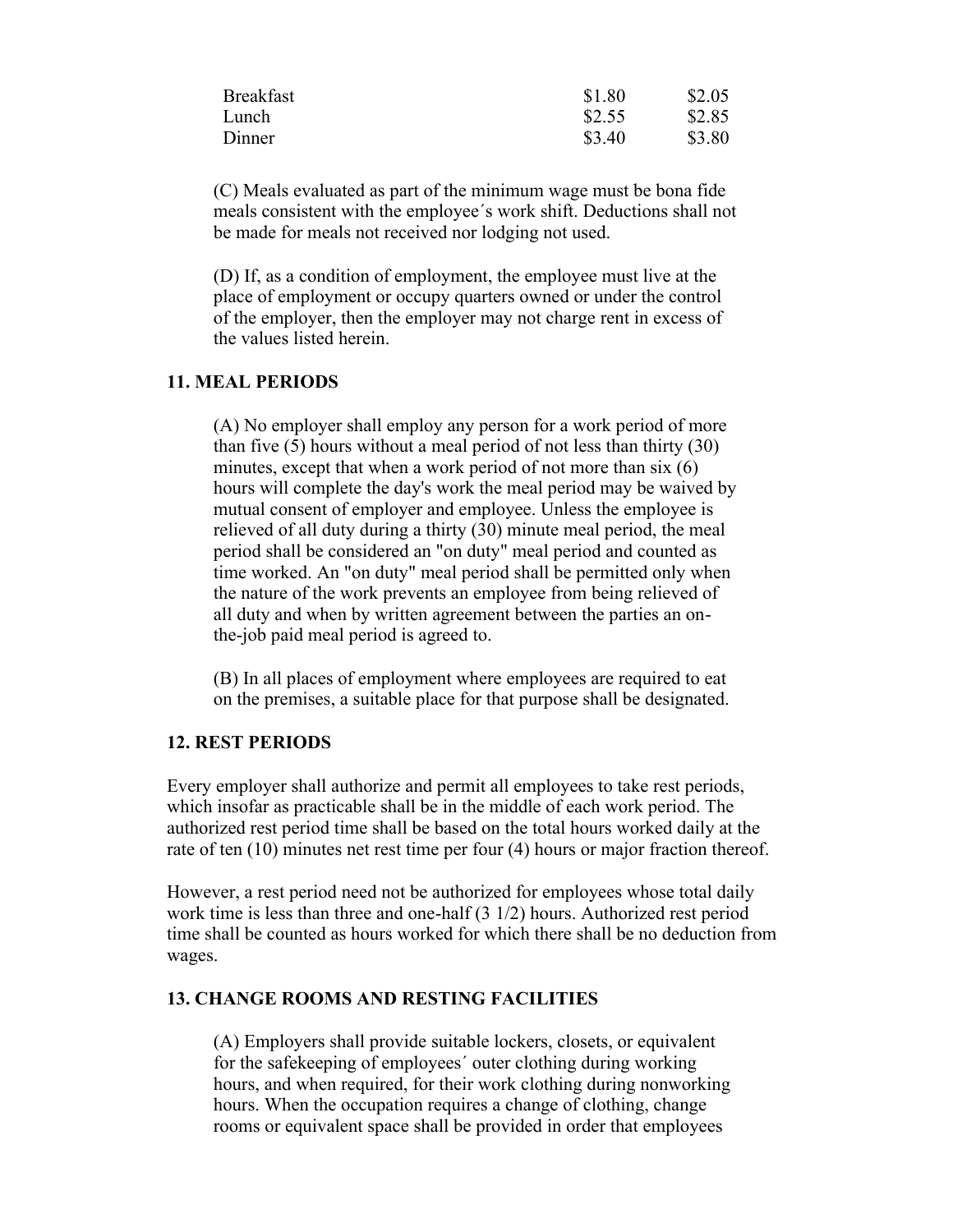may change their clothing in reasonable privacy and comfort. These rooms or spaces may be adjacent to but shall be separate from toilet rooms and shall be kept clean.

**NOTE:** This section shall not apply to change rooms and storage facilities regulated by the Occupational Safety and Health Standards Board.

(B) Suitable resting facilities shall be provided in an area separate from the toilet rooms and shall be available to employees during work hours.

# **14. SEATS**

(A) All working employees shall be provided with suitable seats when the nature of the work reasonably permits the use of seats.

(B) When employees are not engaged in the active duties of their employment and the nature of the work requires standing, an adequate number of suitable seats shall be placed in reasonable proximity to the work area and employees shall be permitted to use such seats when it does not interfere with the performance of their duties.

## **15. TEMPERATURE**

(A) The temperature maintained in each work area shall provide reasonable comfort consistent with industry-wide standards for the nature of the process and the work performed.

(B) If excessive heat or humidity is created by the work process, the employer shall take all feasible means to reduce such excessive heat or humidity to a degree providing reasonable comfort. Where the nature of the employment requires a temperature of less than 60° F., a heated room shall be provided to which employees may retire for warmth, and such room shall be maintained at not less than 68°.

(C) A temperature of not less than 68° shall be maintained in the toilet rooms, resting rooms, and change rooms during hours of use.

(D) Federal and State energy guidelines shall prevail over any conflicting provision of this section.

# **16. ELEVATORS**

Adequate elevator, escalator or similar service consistent with industry-wide standards for the nature of the process and the work performed shall be provided when employees are employed four floors or more above or below ground level.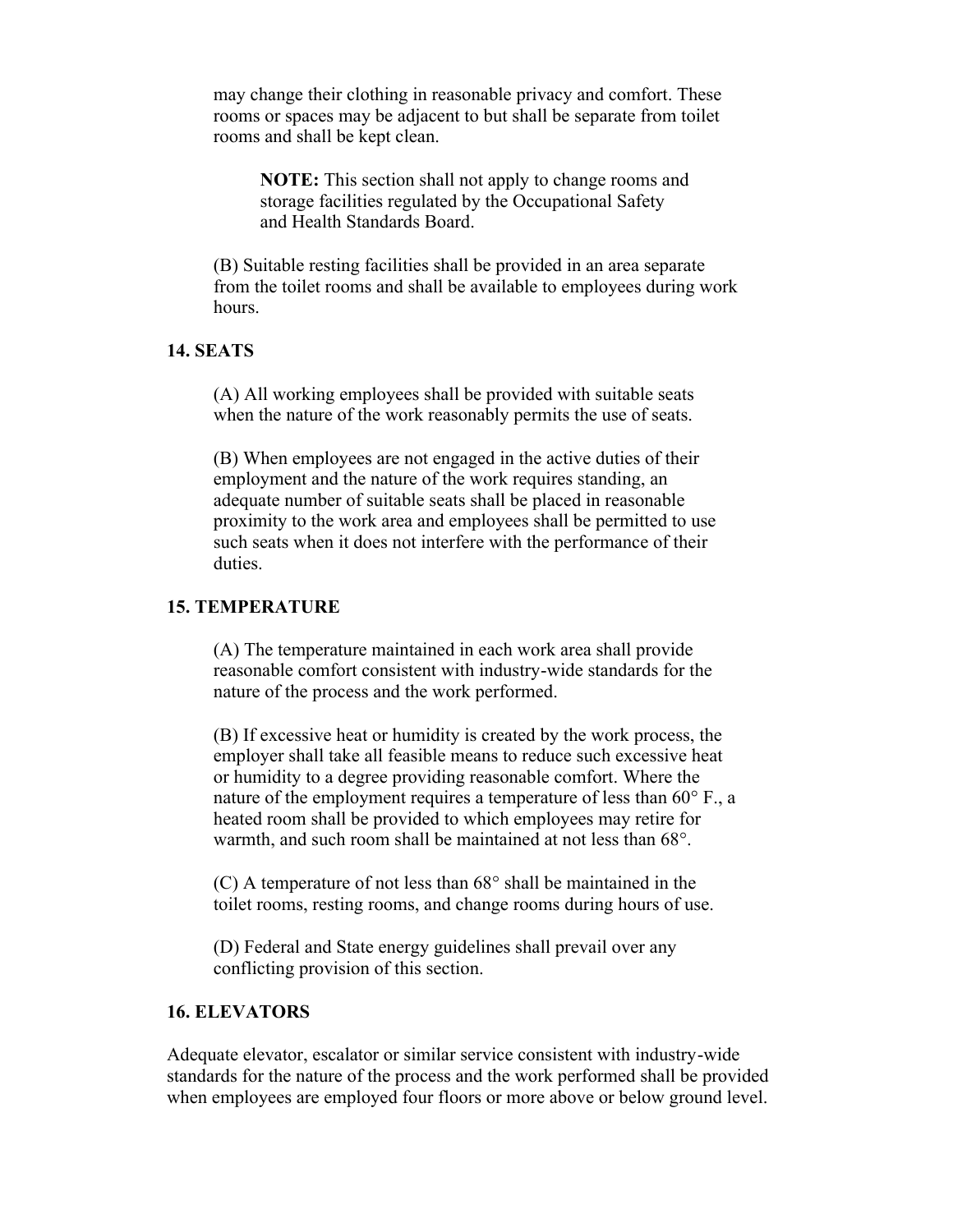# **17. EXEMPTIONS**

If, in the opinion of the Division after due investigation, it is found that the enforcement of any provision contained in Section 7, Records; Section 11, Meal Periods; Section 12, Rest Periods; Section 13, Change Rooms and Resting Facilities; Section 14, Seats; Section 15, Temperature; or Section 16, Elevators, would not materially affect the welfare or comfort of employees and would work an undue hardship on the employer, exemption may be made at the discretion of the Division. Such exemptions shall be in writing to be effective and may be revoked after reasonable notice is given in writing. Application for exemption shall be made by the employer or by the employee and/or the employee´s representative to the Division in writing. A copy of the application shall be posted at the place of employment at the time the application is filed with the Division.

# **18. FILING REPORTS**

(See California Labor Code, Section 1174(a))

# **19. INSPECTION**

(See California Labor Code, Section 1174)

# **20. PENALTIES**

(See California Labor Code, Section 1199)

# **21. SEPARABILITY**

If the application of any provision of this Order, or any section, subsection, subdivision, sentence, clause, phrase, word, or portion of this Order should be held invalid or unconstitutional or unauthorized or prohibited by statute, the remaining provisions thereof shall not be affected thereby, but shall continue to be given full force and effect as if the part so held invalid or unconstitutional had not been included herein.

# **22. POSTING OF ORDER**

Every employer shall keep a copy of this Order posted in an area frequented by employees where it may be easily read during the work day. Where the location of work or other conditions make this impractical, every employer shall keep a copy of this Order and make it available to every employee upon request.

## **EXCERPTS FROM THE LABOR CODE**

**Section 98.6.** (a) No person shall discharge or in any manner discriminate against any employee because such employee has filed any bona fide complaint or claim or instituted or caused to be instituted any proceeding under or relating to his rights, which are under the jurisdiction of the Labor Commissioner, or has testified or is about to testify in any such proceeding or because of the exercise by such employee on behalf of himself or others of any rights afforded him.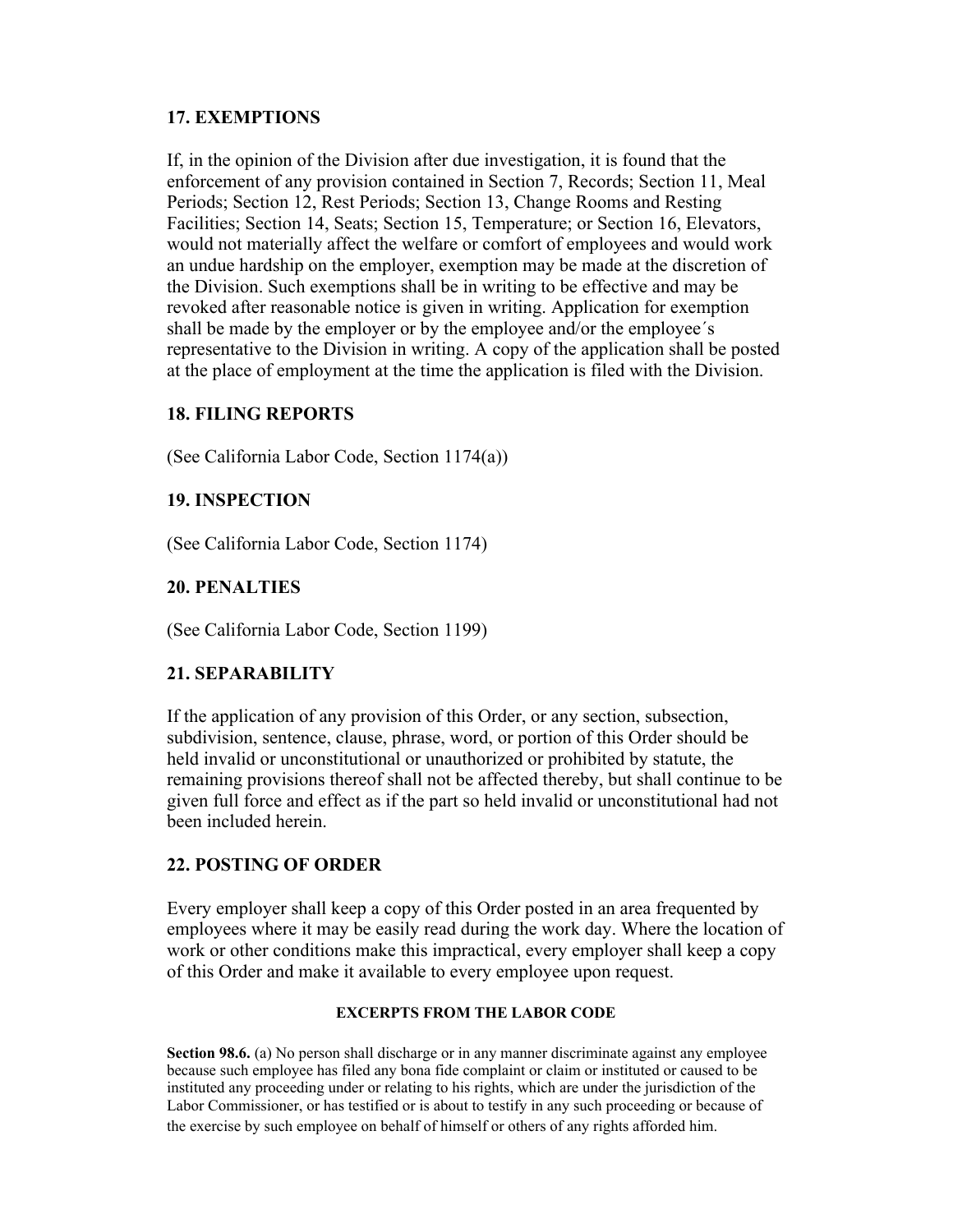(b) Any employee who is discharged, threatened with discharge, demoted, suspended, or in any other manner discriminated against in the terms and conditions of such employment because such employee has made a bona fide complaint or claim to the division pursuant to this part shall be entitled to reinstatement and reimbursement for lost wages and work benefits caused by such acts of the employer. Any employer who willfully refuses to hire, promote, or otherwise restore an employee or former employee who has been determined to be eligible for such rehiring or promotion by a grievance procedure, arbitration or hearing authorized by law, is guilty of a misdemeanor.

**Note:** Nothing in this act shall be construed to entitle an employee to reinstatement or reimbursement for lost wages or work benefits if such employee willfully misrepresents any facts to support a complaint or claim filed with the Labor Commissioner.

**Section 200.** As used in this article: (a) "Wages" includes all amounts for labor performed by employees of every description, whether the amount is fixed or ascertained by the standard of time, task, piece, commission basis, or other method of calculation.

**Section 201.** If an employer discharges an employee, the wages earned and unpaid at the time of discharge are due and payable immediately.

**Section 202.** If an employee not having a written contract for a definite period quits his employment, his wages shall become due and payable not later than 72 hours thereafter, unless the employee has given 72 hours previous notice of his intention to quit, in which case the employee is entitled to his wages at the time of quitting.

**Section 226.** (a) Every employer shall semimonthly, or at the time of each payment of wages, furnish each of his or her employees either as a detachable part of the check, draft, or voucher paying the employee´s wages, or separately when wages are paid by personal check or cash, an itemized statement in writing showing: (1) gross wages earned; (2) total hours worked by each employee whose compensation is based on an hourly wage; (3) all deductions; provided, that all deductions made on written orders of the employee may be aggregated and shown as one item; (4) net wages earned; (5) the inclusive dates of the period for which the employee is paid; (6) the name of the employee and his or her social security number; and (7) the name and address of the legal entity which is the employer.

**Section 1174.** Every person employing labor in this state shalll:

(a) Furnish to the commission, at its request, reports or information which the commission requires to carry out this chapter. Such reports and information shall be verified if required by the commission or any member thereof.

(b) Allow any member of the commission or the employees of the Division of Labor Standards Enforcement free access to the place of business or employment of the person to secure any information or make any investigation which they are authorized by this chapter to ascertain or make. The commission may inspect or make excerpts, relating to the employment of employees, from the books, reports, contracts, payrolls, documents, or papers of the person.

**Section 1191.** For any occupation in which a minimum wage has been established, the commission may issue to an employee who is mentally or physically handicapped, or both, a special license authorizing the employment of the licensee for a period not to exceed one year from date of issue, at a wage less than the legal minimum wage. The commission shall fix a special minimum wage for the licensee. Such license may be renewed on a yearly basis.

**Section 1191.5.** Notwithstanding the provisions of Section 1191, the commission may issue a